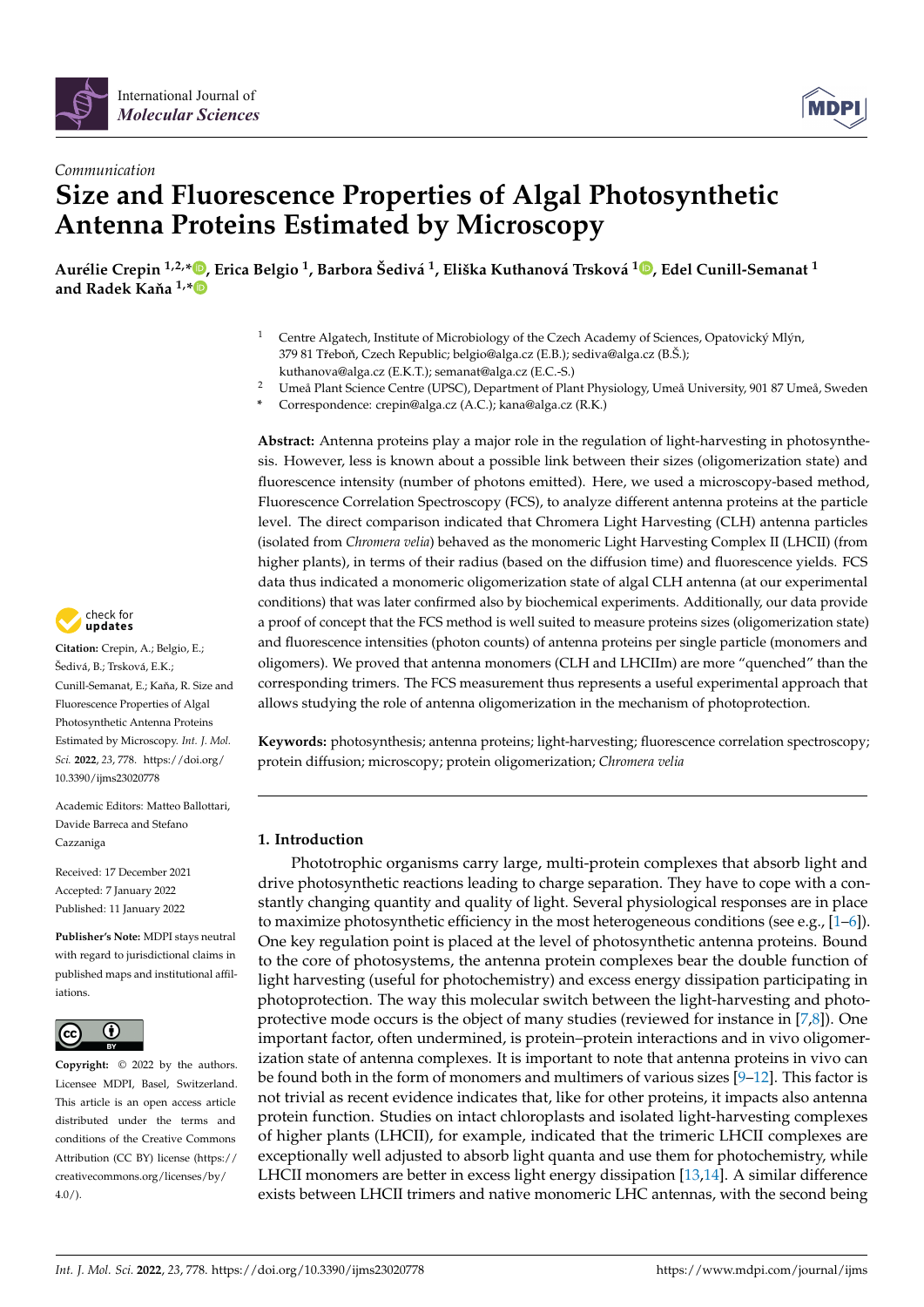considered as more efficient in energy dissipation [\[15\]](#page-8-8). Further, it has been suggested that light-driven changes affecting antenna oligomerization could take part in the regulation of energy dissipation in the thylakoid membranes [\[14,](#page-8-7)[16,](#page-8-9)[17\]](#page-8-10). Therefore, gathering information on antenna oligomerization state could help provide a better comprehension of not only protein function but also thylakoid membrane organization involved in the regulation of photosynthesis [\[18\]](#page-8-11).

The oligomerization state of antenna proteins is, however, not always straightforward to determine. Protein crystallization, challenging by itself, is further complicated by the presence of detergent and chemicals which affect particle–particle interactions [\[19\]](#page-8-12). Gel electrophoresis and gel filtration provide useful information on protein sizes, but they require/assume similarities with known proteins or standards [\[6](#page-8-1)[,20](#page-8-13)[,21\]](#page-8-14). Finally, purified antenna proteins are often too small and round in shape to achieve sufficient high-resolution electron microscopy images. As a matter of fact, most of the structures solved by cryoelectron microscopy involve antennas bound to core complexes [\[9](#page-8-4)[–12,](#page-8-5)[22–](#page-8-15)[29\]](#page-9-0). None of those methods, however, is able to establish simultaneously the oligomerization state of antenna proteins together with some other physiological measurements (e.g., chlorophyll a fluorescence measurements).

Concerning algae, the problem of antenna oligomerization is further complicated by larger structural variations compared to plants [\[10](#page-8-16)[–12,](#page-8-5)[20,](#page-8-13)[30,](#page-9-1)[31\]](#page-9-2). A good example of this protein complexity is represented by the CLH (Chromera Light-Harvesting) antennas from the apicomplexan alga *Chromera velia*. CLH complexes were shown to comprise protein bands between 18 and 19 KDa [\[21,](#page-8-14)[32\]](#page-9-3). The apoproteins are estimated to bind eight chlorophylls (Chl) (from the conservation of binding sites [\[33\]](#page-9-4)) and three to five carotenoids (Car) (from Chl:Car ratios [\[21](#page-8-14)[,32\]](#page-9-3)). The purified CLH antennas were reported to be present in several different oligomerization states within a single purified sample (e.g., [\[5,](#page-8-17)[6,](#page-8-1)[32\]](#page-9-3)). The smallest particles were described either as trimers [\[5,](#page-8-17)[32\]](#page-9-3) or as monomers [\[6\]](#page-8-1).

Fluorescence Correlation Spectroscopy (FCS) represents a quasi-single molecule method and a promising approach to answer these questions. It allows determining the oligomerization state of purified antenna proteins simultaneously with their fluorescence measured as a photon count per particle. We have recently used it to characterize changes in the large particles formed by plant Light Harvesting Complex II (LHCII) antennas, and their tendency to form clusters upon changes in detergent and pH conditions in vitro [\[34\]](#page-9-5).

Here, FCS allowed us to study algal CLH protein particles as isolated from native membranes and compare their sizes and fluorescence intensities with the monomeric and trimeric antennas from higher plants (LHCII). We confirmed that FCS is sensitive enough to distinguish between antenna monomers and trimers. Further, the method showed that algal CLH antennas from *C. velia* are mainly present in the form of monomers in the conditions we tested. Additionally, the fluorescence yield of CLH particles was also close to that of the monomerized form of LHCII from plants. We discuss possible implications of the results and applicability to study the non-photochemical quenching processes considering protein sizes.

### **2. Results**

## *2.1. FCS Points to a Monomeric State of CLH*

We used Fluorescence Correlation Spectroscopy (FCS) to investigate the oligomerization state of light-harvesting antennas purified from a higher plant (LHCII) and an alga (CLH). First, we assessed the FCS method's resolution by measuring the monomeric and trimeric forms of the same protein, LHCII (LHCIIm and LHCIIt, respectively). The acquired auto-correlation functions (ACFs) (Figure [1A](#page-2-0)) changed significantly with LHCII monomerization. Indeed, the estimated average radius decreased from  $9.2 \pm 1.5$  nm to  $6.1 \pm 1.9$  nm in LHCIIt and LHCIIm, respectively (Figure [1B](#page-2-0), Table [1\)](#page-2-1). For the same chlorophyll concentration (see Materials and Methods), the overall number of particles detected in the confocal volume increased for the monomerized LHCII (Table [1\)](#page-2-1). Both these results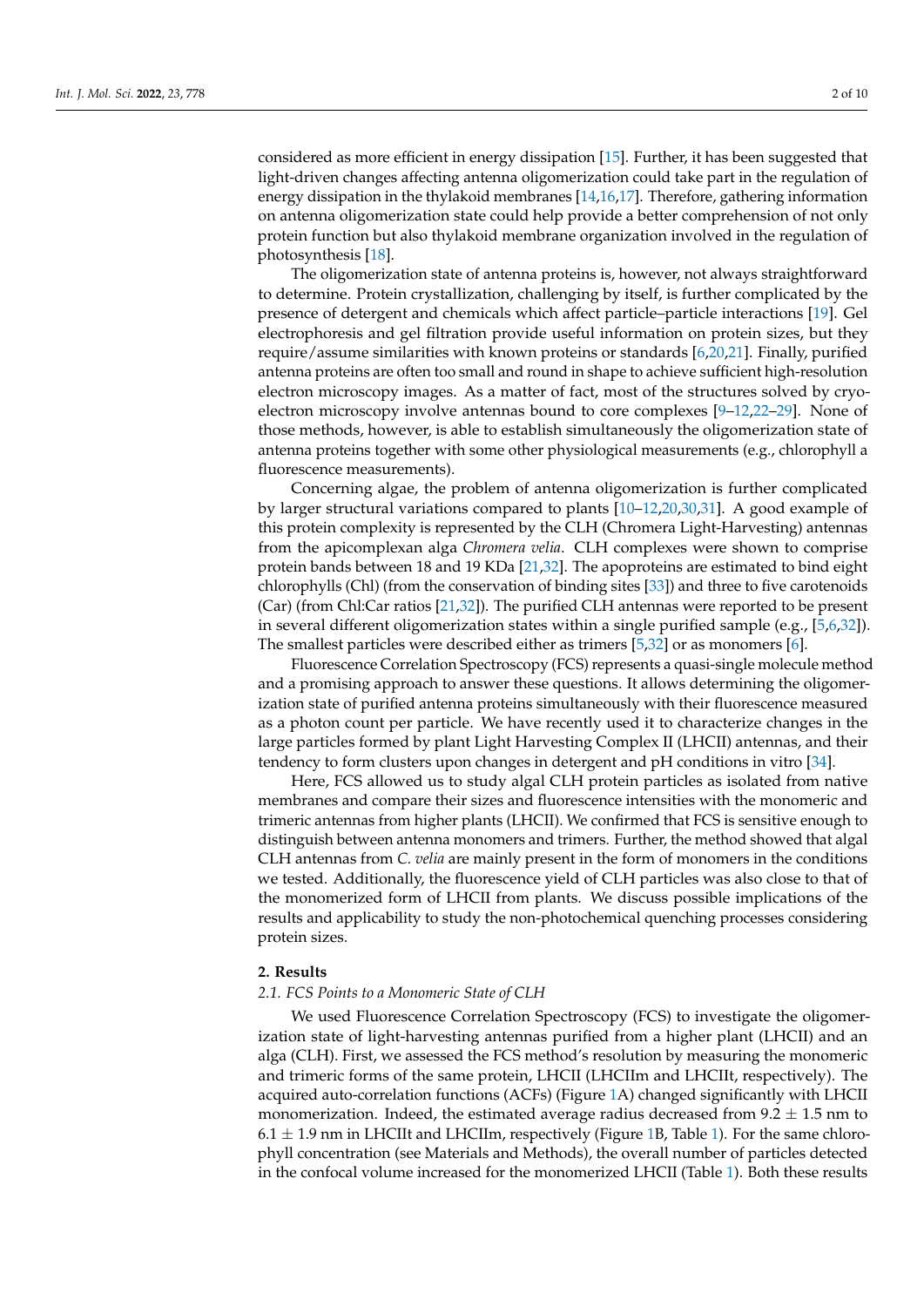

<span id="page-2-0"></span>confirmed the ability of the FCS method to resolve the small size differences between the monomer and trimer of LHCII.

**Figure 1.** Oligomerization state of light-harvesting antennas estimated from autocorrelation correlation functions (ACFs) in microscopic Fluorescence Correlation Spectroscopy. Isolated antennas of trimeric LHCII (LHCIIt), monomerized LHCII (LHCIIm) and CLH antennas were measured in conditions of high pH (7.3) and high detergent concentration DDM (200 µM). (**A**) Averaged ACFs  $(G(\tau))$  for antenna proteins in solution. Data represent the results of the fitting. See Supplementary Figure S1 for raw traces and residuals. (**B**) Radius of the antenna particles as calculated from ACFs (see Materials and Methods). Data represent averages and standard deviations of 7 independent measurements. All samples were measured at the same  $OD<sub>676</sub>$ . A double asterisk marks very statistically different data groups; ns = not statistically different.

<span id="page-2-1"></span>**Table 1.** Diffusion times, inferred radius, and number of light-harvesting antenna particles. The parameters were calculated from ACFs obtained by FCS (see Figure [1\)](#page-2-0). Data represent averages and standard deviations for 7 independent measurements.

| Sample | Diffusion Time (us) | Particle Radius (nm) | <b>Number of Protein Particles</b> |
|--------|---------------------|----------------------|------------------------------------|
| LHCIIt | $745.6 + 81.2$      | $9.2 + 1.5$          | $25.1 + 4.6$                       |
| LHCIIm | $490.9 + 73.8$      | $6.1 + 1.9$          | $38.3 + 9.5$                       |
| CLH.   | $483.8 + 81.7$      | $6.0 + 1.0$          | $50.7 + 11.7$                      |

The method was then applied to the antenna proteins of unknown oligomerization state—purified CLH from *Chromera velia* (Figure [1,](#page-2-0) Table [1\)](#page-2-1). Their acquired ACF curves showed a diffusion time comparable with LHCII monomers (see Table [1\)](#page-2-1). The radius estimated for CLH was  $6.0 \pm 1.0$  $6.0 \pm 1.0$  $6.0 \pm 1.0$  nm, almost identical to LHCIIm (Table 1 and Figure [1B](#page-2-0)). Also in this case the number of particles increased significantly compared to LHCIIt (Table [1\)](#page-2-1). FCS data thus suggested that purified CLH proteins in our conditions display size close to the monomeric state of LHCIIm.

### *2.2. CLH and Monomeric LHC Proteins Co-Migrate on Sucrose Gradients*

FCS results were further validated by a biochemical method (Figure [2\)](#page-3-0). The thylakoid membranes of *C. velia* and *S. oleracea* were solubilized using published protocols [\[34,](#page-9-5)[35\]](#page-9-6), and run in parallel on identical sucrose gradients (Figure [2A](#page-3-0)). The brown band in the membranes solubilized from *C. velia* corresponded to the typical band identified in several previous reports as CLH [\[5,](#page-8-17)[21,](#page-8-14)[32\]](#page-9-3). It was found immediately below the free pigment fraction, at the level of a band well described previously as monomeric LHC proteins in plants (Figure [2A](#page-3-0)) (see e.g., [\[36](#page-9-7)[,37\]](#page-9-8)). The characteristic band of trimeric LHCII, instead, was found lower in the plant gradient, without a counterpart in *C. velia* in these conditions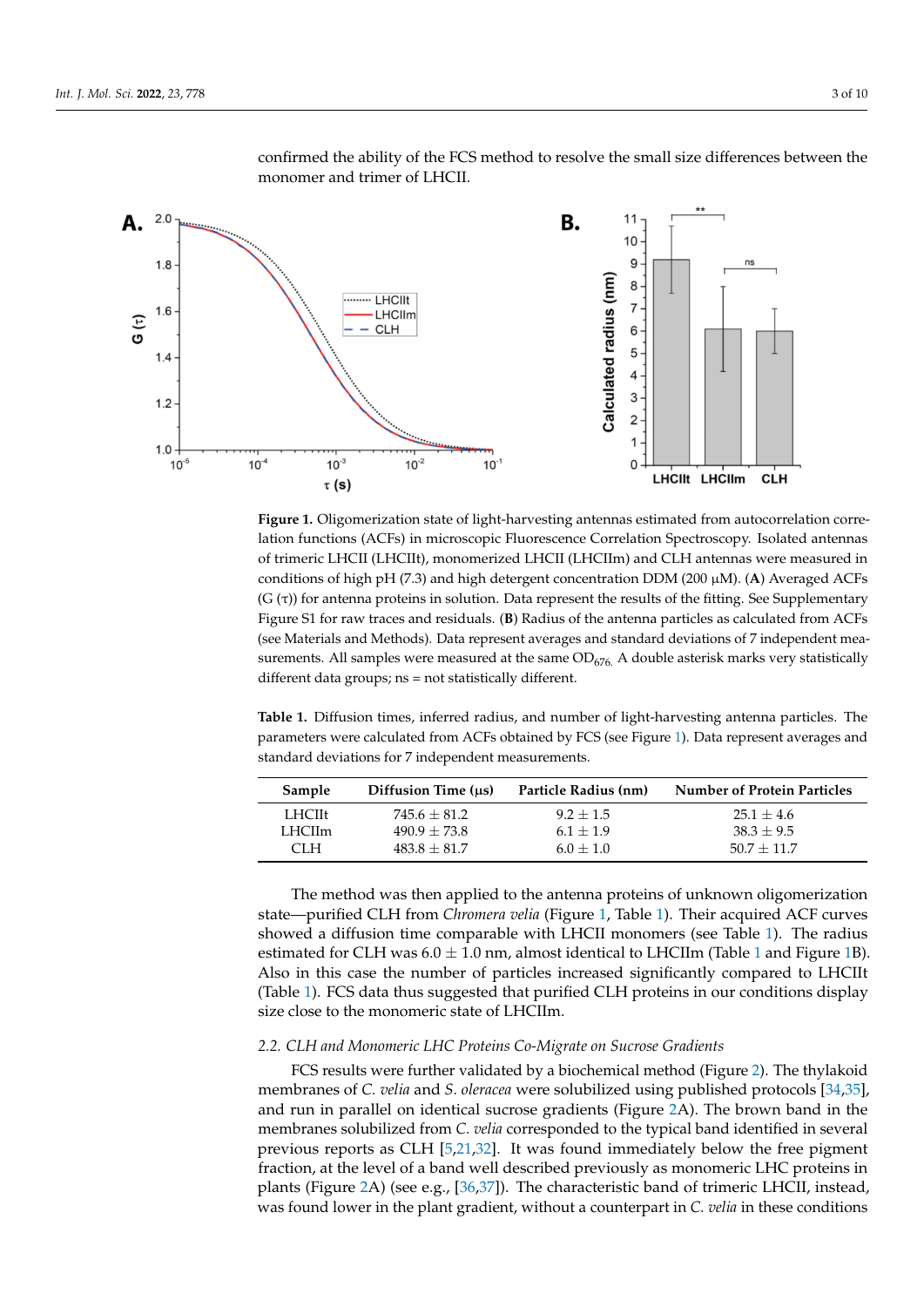<span id="page-3-0"></span>(Figure [2A](#page-3-0)). When solubilized membranes from the two different organisms were mixed and loaded onto the same gradient, monomeric LHC proteins and CLH particles appeared indistinguishable: they migrated in a single band (Figure [2B](#page-3-0)), clearly separated from the LHCIIt. The biochemical data together with FCS analysis (Figure [1\)](#page-2-0) thus indicated that CLH antennas (in the condition that we used for isolation) are characterized by a low oligomerization state, close to that of monomeric antennas.



**Figure 2.** Separation of solubilized thylakoid membranes from *C. velia* or *S. oleracea* (spinach) on sucrose gradients. (**A**) Solubilized thylakoids from each organism were deposited on identical sucrose gradients and centrifuged in the same conditions. The band corresponding to CLH antenna from *C. velia* laid just below the free pigments one, at a position correspondent to monomeric LHC antennas from spinach. (**B**) Membranes from both organisms were deposited and centrifuged on a single gradient, resulting in an apparent co-migration of monomeric LHC and CLH.

### *2.3. Fluorescence Yields of Antenna Proteins Varied with Their Oligomeric States*

Fluorescence intensity (i.e., photon Count per Protein Particle—CPP) was estimated in the purified antennas based on analysis of FCS data as the total fluorescence detected in the measurement (Total Photon Count Rate, see Table [2\)](#page-4-0) divided by the number of antenna particles (Table [1\)](#page-2-1). Considering LHCII, despite the three-times decrease in chlorophyll content per protein between LHCIIt and LHCIIm, the fluorescence emission per LHCIIm particle was diminished only by 30% compared to LHCIIt (see Table [2\)](#page-4-0). The CPP of CLH was even lower than LHCIIm (see Table [2\)](#page-4-0). However, when normalized to the expected number of chlorophylls per antenna particle, monomeric antennas (LHCIIm, CLH) displayed a similar fluorescence yield. On the contrary, these two values were very significantly higher than the one from LHCIIt (Table [2\)](#page-4-0). Based on CPP normalized to chlorophyll content per protein, the trimeric LHCII antenna particles thus displayed the lowest fluorescence yield per pigment compared to monomeric antennas of CLH and LHCIIm, which were almost identical in the number of photons per single chlorophyll (see Table [2\)](#page-4-0).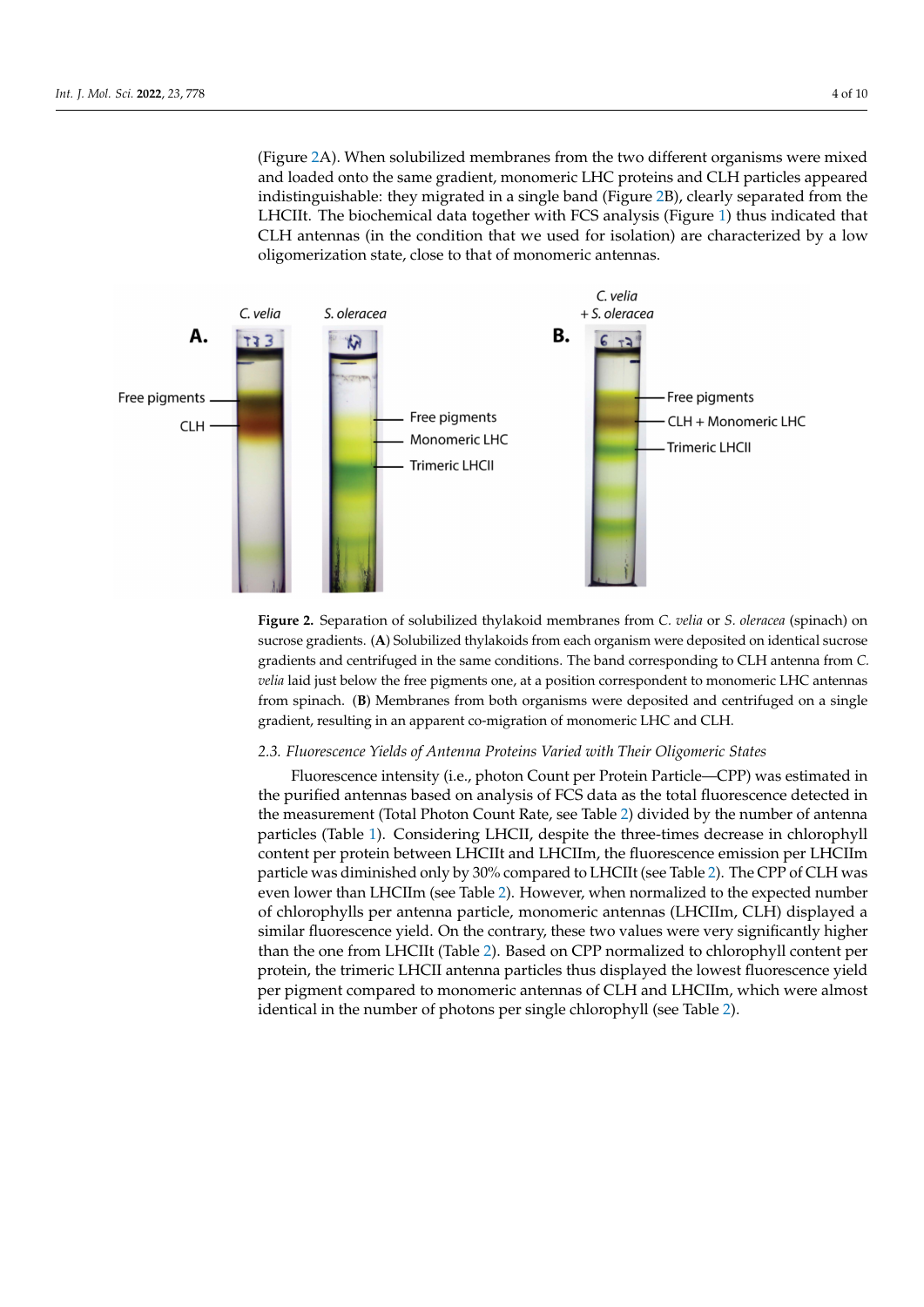<span id="page-4-0"></span>**Table 2.** Fluorescence properties of the antennas as determined based on ACFs obtained by FCS. Parameters: Total Photon Count Rate (kHz); Count of photons per antenna particle and per second (Count per Particle, Hz), calculated as the total fluorescence count divided by the number of particles in Table [1;](#page-2-1) The proposed number of chlorophylls (Nb Chl) per antenna particle based on literature (see Introduction); Count of photons per chlorophyll per second (Hz). Results are the average and standard deviation of 7 independent measurements.

| Sample | <b>Total Photon</b><br><b>Count Rate</b><br>(kHz) | Count per<br><b>Protein Particle</b><br>$(CPP)$ (Hz) | Nb Chl | Count per<br>Chlorophyll<br>(Hz) |
|--------|---------------------------------------------------|------------------------------------------------------|--------|----------------------------------|
| LHCIIt | $7.44 + 1.34$                                     | $299.57 \pm 42.66$                                   | 42     | $7.13 \pm 1.02$                  |
| LHCIIm | $7.53 \pm 0.69$                                   | $207.86 + 56.56$                                     | 14     | $14.85 \pm 4.04$                 |
| CLH.   | $6.50 + 1.40$                                     | $135.43 \pm 45.32$                                   | 8      | $16.93 \pm 5.66$                 |

# **3. Discussion**

Particle oligomerization is one of the factors affecting antenna protein function [\[13](#page-8-6)[,14\]](#page-8-7), including regulation of energy transfer and, in turn, photosynthetic efficiency [\[14](#page-8-7)[,16](#page-8-9)[,17](#page-8-10)[,38\]](#page-9-9). Several methods provide information on protein size, from basic biochemical methods to crystallography or electron microscopy. These techniques, however, provide rather static information about protein size and organization in a particular experimental condition used for sample preparation. There is also need for simple approaches and workflows able to study the antenna particles dynamically, as a function of a changing environment (e.g., pH, ions, etc.). This is, however, an advantage of the FCS technique, which can study particles sizes in a wide range of conditions.

FCS is able to study protein interaction, diffusion, and photophysics directly in solution based on fluorescence fluctuations at the microscopic level [\[39\]](#page-9-10). Although to this day, the method has rarely been used in photosynthesis research, it proved to be well suited for the study of photosynthetic proteins [\[17](#page-8-10)[,34](#page-9-5)[,40–](#page-9-11)[42\]](#page-9-12). In another article from the current issue [\[34\]](#page-9-5), we used it to determine how LHCII organization changes upon variations in pH and detergent concentration. The present paper stepped further, and we applied FCS to estimate more precise differences in the oligomerization state of an algal antenna protein from *C. velia* CLH. Additionally, we also estimated fluorescence intensities at the particle level. The method's resolution was assessed by measuring preparations of LHCII monomers and trimers, as previously done by Janik and coworkers [\[17\]](#page-8-10). The results obtained were in line with classical biochemical methods (Figure [2\)](#page-3-0) and confirmed that FCS is able to resolve between LHCII monomers and trimers (Figure [1\)](#page-2-0).

CLH oligomerization state was recently an object of debate (e.g.,  $[5,6,32]$  $[5,6,32]$  $[5,6,32]$ ). Here, FCS data indicated that these antenna particles seem to be in the monomeric state in the condition we tested (Table [1,](#page-2-1) Figures [1](#page-2-0) and [2\)](#page-3-0). We have to point out that particle size as detected in FCS does not translate directly into molecular weight values. Indeed, the estimated radius of LHCIIm was around half that of LHCIIt, whilst the molecular weight of the monomer is considered one-third the trimer (Tables [1](#page-2-1) and [3\)](#page-5-0). This fact can be explained considering that FCS does not measure a "pure protein" size, but rather a radius comprising the actual protein size increased by lipids, detergent, and the overall hydrodynamic volume. It is important to note that these last parameters do not change proportionally with the oligomerization state of proteins (see e.g., [\[17](#page-8-10)[,34\]](#page-9-5)). Similarly, the changes in fluorescence emissions between LHCII monomers and trimers (or CLH) were not directly proportional to the increase in chlorophyll concentration in the particle (Table [2\)](#page-4-0). These results altogether indicate that antennas represent a complex system, whose behavior is not just a simple sum of its components, pigments, and proteins. An antenna oligomer can then be considered as a synergic system of higher level compared to its separated subunits.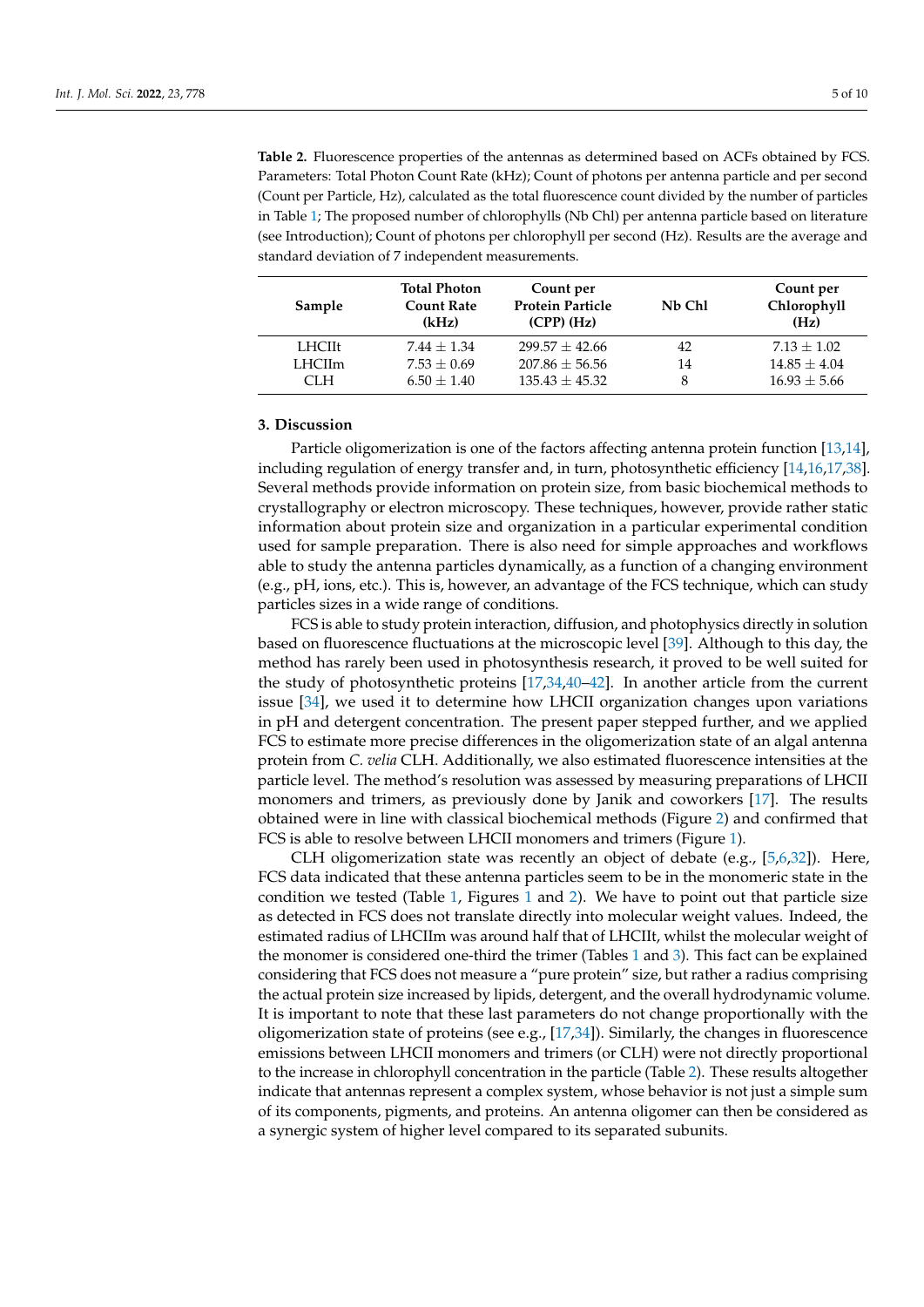<span id="page-5-0"></span>**Table 3.** Theoretical comparison of the sizes of LHCII and CLH oligomers. Calculation of the approximate molecular weight (MW) of different CLH oligomers, compared to LHCII monomers and trimers. For LHCII, we considered an averaged MW of 25 kDa for the apoprotein, as well as 14 Chl and 4 carotenoids per monomer, of an average MW of 900 and 600 Da, respectively. For CLH, the MW of the apoprotein presented here is the average of the 18 and 19 kDa proteins composing the purified antenna band [\[32\]](#page-9-3). We counted a theoretical 8 Chl and 4 Car per monomer, from bibliographic sources (see Introduction). Lipids were not considered, due to lack of information on CLH antennas.

| Complex              | <b>Approximate MW</b><br>Apoprotein (Da) | Nb Chl | Nb Car | Approximate<br>Total MW (Da) |
|----------------------|------------------------------------------|--------|--------|------------------------------|
| CLH monomer          | 18,500                                   | 8      | 4      | 28,100                       |
| <b>LHCII</b> monomer | 25,000                                   | 14     | 4      | 40,000                       |
| CLH dimer            | 37,000                                   | 16     | 8      | 56,200                       |
| CLH trimer           | 55,500                                   | 24     | 12     | 84,300                       |
| CLH tetramer         | 74,000                                   | 32     | 16     | 112,400                      |
| <b>LHCII</b> trimer  | 75,000                                   | 42     | 12     | 120,000                      |

Sucrose gradients confirmed a monomeric state of the antenna from *C. velia* (Figure [2\)](#page-3-0) in line with FCS data (Table [1,](#page-2-1) Figure [1\)](#page-2-0). We want to note that this conclusion is valid for our experimental conditions, in particular growth conditions and antenna protein isolation protocol. Therefore, our data is not necessarily in contradiction with previous reports showing a multimeric state of CLH (e.g., [\[5](#page-8-17)[,6](#page-8-1)[,32\]](#page-9-3)). It has been already pointed out that the oligomerization pattern can be affected by a different protein isolation technique [\[43\]](#page-9-13) or by growth light intensity [\[16](#page-8-9)[,17\]](#page-8-10). Indeed, it was already shown that the light conditions change the protein composition of CLH antennas [\[6\]](#page-8-1). The question of the oligomerization state of CLH at different conditions is thus still an open question that requires highresolution structural data. Finally, the trimeric state previously assigned to CLH by Tichý and coworkers in similar solubilization conditions was based on electron microscopy maps of CLH after negative staining [\[32\]](#page-9-3). These authors compared the observed sizes of CLH antenna with antenna complexes from diatoms (FCP complex) and trimeric plant LHCII (see discussion in [\[32\]](#page-9-3)). Due to technical limitations, however, negative staining in electron microscopy does not allow high-resolution structures for these types of small antenna proteins [\[44\]](#page-9-14). Moreover, recent publications revealed that the oligomeric state of other algal diatom antennas, e.g., FCP in diatoms, is largely diversified and species-dependent [\[31\]](#page-9-2). Indeed, high-resolution structures of tetrameric [\[10,](#page-8-16)[11\]](#page-8-18), trimeric [\[12\]](#page-8-5), dimeric [\[30\]](#page-9-1), and also monomeric [\[10–](#page-8-16)[12\]](#page-8-5) organization have been reported for diatom antennas alone. All these results show that a more general picture of the algal antenna oligomerization requires more systematic and comparative research.

We want to note, however, that comparative studies with antennas from different species need to also consider the different molecular weights of antennas from different species. Indeed, the antenna proteins of many red-clade algae are smaller than the LHC proteins of the green line. In fact, this size difference, multiplied by the number of monomers in multimeric antennas, can lead to large errors. In Table [3,](#page-5-0) we present an example of this, showing that the plant LHCII trimer is actually closer in size to a CLH *tetramer*. This is possibly the case, for instance, for the 8-nm particle described by Tichy and coworkers in their electron microscopy results [\[32\]](#page-9-3).

Apart from their sizes, FCS data also allowed us to investigate the fluorescence properties of isolated antennas particles (Table [2\)](#page-4-0). Interestingly, we observed a similarity between CLH and LHCIIm fluorescence when normalized to the number of chlorophylls (Table [2\)](#page-4-0). The fluorescence yield of CLH was remarkably close to that of LHCIIm, both being higher than that of LHCIIt (Table [2\)](#page-4-0). This result may indicate that protein oligomerization could affect some of the intrinsic fluorescence properties of the antennas. LHCII monomers usually display shorter fluorescence lifetimes compared to the LHCII trimers [\[14,](#page-8-7)[45\]](#page-9-15) meaning that monomers should be more quenched (i.e., with lower fluorescence) in comparison to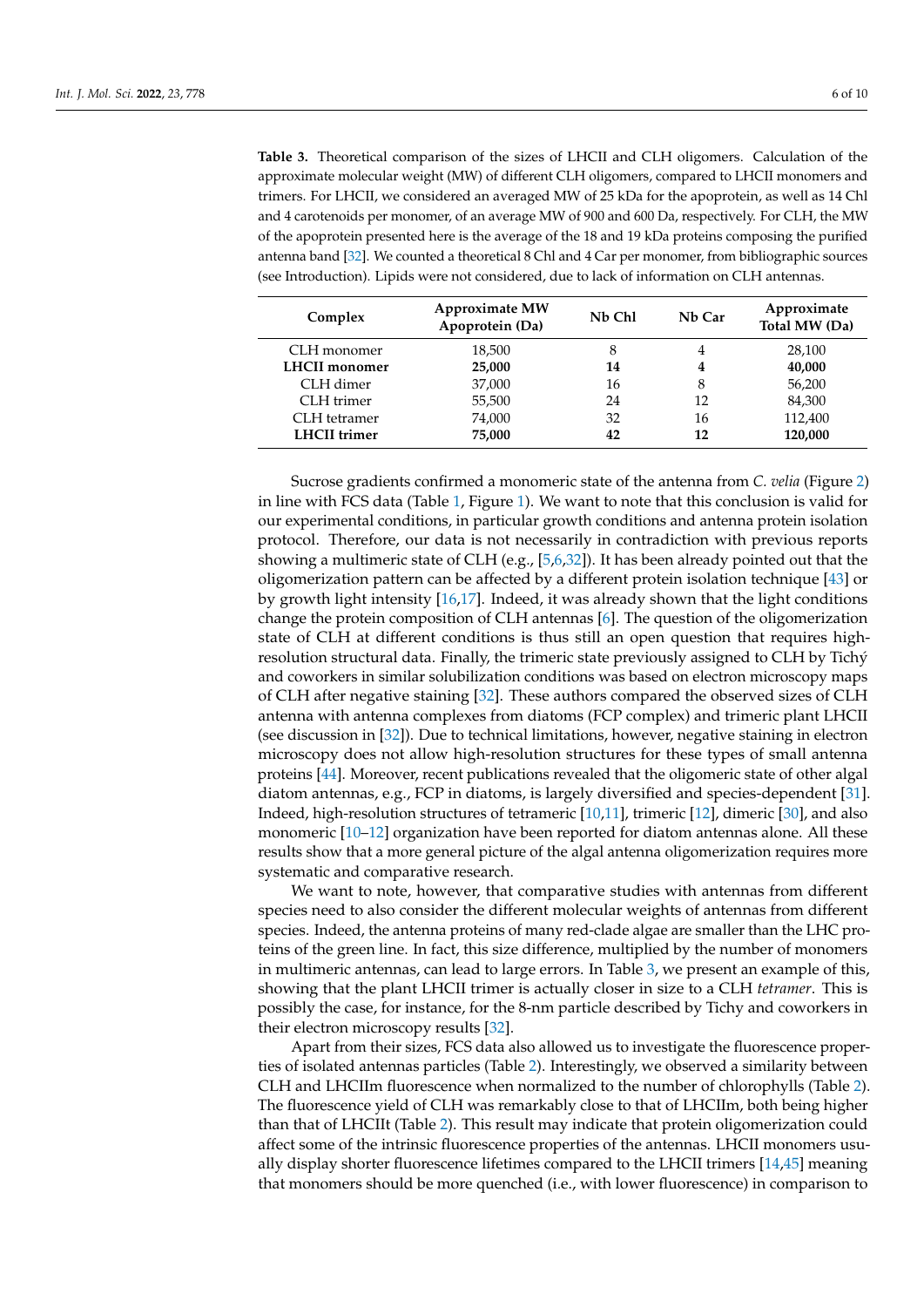trimers. The same effect one should expect also for fluorescence (count of photons) per protein. Further investigations will be necessary to explore and explain these points.

The monomeric LHCIIm and CLH particles have lower fluorescence (considering the CPP parameter) than the trimeric particles (Table [2\)](#page-4-0). It is interesting to view our results in the light of pH-induced energetic quenching (qE), which is measured based on fluorescence quenching and is considered to be a photoprotective mechanism localized in the antennas. Our data are in line with previous results showing that qE is more efficient in monomeric antennas than LHCIIt [\[14](#page-8-7)[,15,](#page-8-8)[45\]](#page-9-15). Similarly, purified CLH antennas were found to be more susceptible to protonation and prone to dissipate light energy than LHCII trimers [\[35\]](#page-9-6). Interestingly, we could see that CLH fluorescence (measured as count per protein—CPP Table [2\)](#page-4-0) is even smaller than CPP of the monomeric LHCIIm. It is worth mentioning that the different extent of quenching we observed between monomers and trimers could be also caused by their different sensitivity to pH. Trimeric antennas, indeed, are more protected from the environment than monomers, as they have residues hidden at the protein–protein interface. This could make them less susceptible to protonation, especially during in vitro experiments. Indeed, such effects were visible in the stronger response of monomeric LHC to solvent acidification than it is detectable in LHCII trimers [\[15](#page-8-8)[,35\]](#page-9-6). However, we have to note that such effects might also be largely due to the nature of the proteins themselves. Indeed, most studies on monomeric antennas were performed on purified Lhcb4, Lhcb5, and Lhcb6 proteins, with slight differences in behavior between them (see e.g., [\[15\]](#page-8-8)).

Such a difference in sensitivity to the environment, though, might be linked to the high diversity of structural organizations displayed by algal antennas. In a water column, the environmental conditions are susceptible to display large and fast changes [\[46\]](#page-9-16). Therefore, monomeric antennas, or particles with a high plasticity, might provide a faster and more efficient response than the stable oligomers forming the major antenna in the green line. Indeed, those are stabilized by a conserved "trimerization motif", seemingly absent from the other clades [\[47\]](#page-9-17). It is worth reminding that most antenna proteins from eucaryotic phototrophs belong to the LHC superfamily [\[47\]](#page-9-17) and thus present high sequence and structural similarity, which might explain in part their similar fluorescence behavior. We are thus tempted to suggest that, rather than major changes in the pigmentation and energetic pathways, changes in antenna oligomerization and plasticity were privileged across evolution to provide fast and efficient acclimation to various—and varying—environments.

These relations between protein, oligomeric state, and fluorescence quenching behavior will thus have to be further explored in future studies to be fully unraveled.

#### **4. Materials and Methods**

### *4.1. Antenna Protein Purification and Preparation*

Plant thylakoid membranes were prepared from commercial spinach (*Spinacia oleracea*) leaves and trimeric LHCII light-harvesting antennas purified as described previously [\[34\]](#page-9-5). Monomerized LHCII was prepared from trimeric LHCII according to [\[48\]](#page-9-18) with slight modifications. Before monomerization, the remaining sucrose in the LHCII trimers samples was washed by successive cycles of concentration and dilution in 10 mM HEPES KOH, pH 7.3, 200 µM DDM in Amicon centrifugal filter units (Millipore, Merck, NJ, USA) with a molecular weight cut-off of 10,000. The washed sample was then incubated for 24 h at room temperature with agitation at a concentration of  $300 \mu g$  of chlorophyll/mL in a buffer containing 10 mM HEPES KOH pH 7.3, 0.01% DDM, 20 mM CaCl<sub>2</sub>, and 10 µg/mL of phospholipase A2 from honey bee venom (Sigma Aldrich, St. Louis, MO, USA). After the treatment, the monomerized LHCII was then separated on sucrose gradients (Supplementary Figure S2) as described above and compared with solubilized thylakoids used as a control.

Algal CLH proteins were isolated from *Chromera velia* (strain RM12, grown at 200 µmol photons m $^{-2}$  s $^{-1}$ , continuous light) based on a published protocol [\[35\]](#page-9-6) with modifications in the gradient separation step. Briefly, the isolated membranes were solubilized by incubation at 1 mg/mL in 25 mM HEPES KOH pH 7.8 and 2% n-dodecyl-β-D-maltoside (DDM), for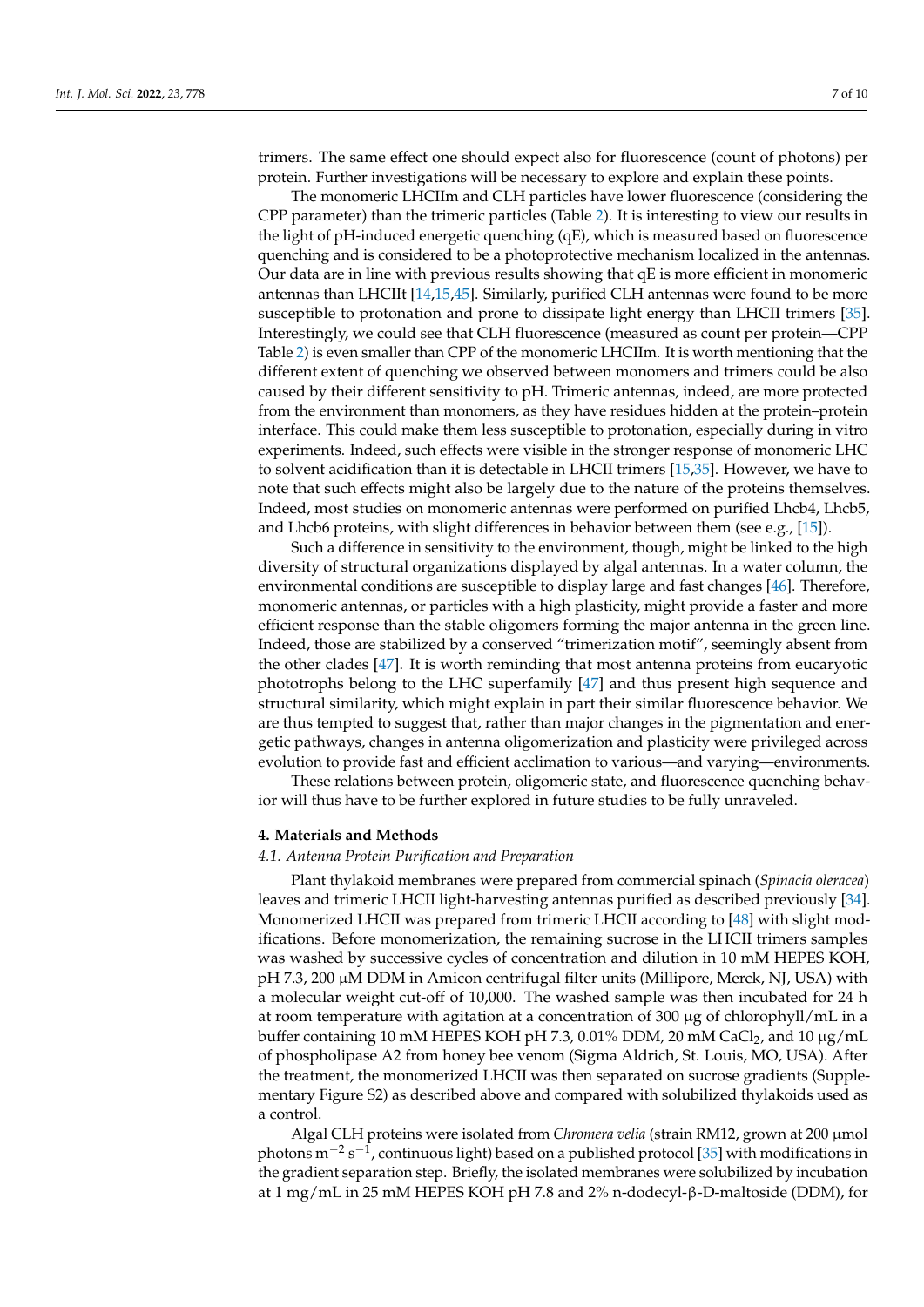1 h on ice in the dark. The solubilized membranes were then deposited on sucrose gradients made by freezing and thawing a solution of 10 mM HEPES KOH pH 7.3, 0.6 M sucrose, and 0.04% DDM. The gradients were then ultracentrifuged for 20 h at 4  $°C$  and 40,000 rpm in an SW40 rotor (Beckman Coulter, Brea, VA, USA). The antenna protein band purified from these gradients, better resolved than with the previous protocol, displayed the same

*4.2. Fluorescence Correlation Spectroscopy*

and [\[32,](#page-9-3)[49\]](#page-9-19)).

Fluorescence Correlation Spectroscopy (FCS) was performed on a Zeiss LSM 880 microscope (Carl Zeiss Microscopy GmbH, Jena, Germany) equipped with C-Apochromat water  $40\times/1.2$  objective. The confocal pinhole was adjusted to 45  $\mu$ m, and protein samples were excited by HeNe laser (633 nm, 1.0  $\mu$ W). Antenna fluorescence was detected by a GaAsP detector (642–695 nm, photon counting mode) as described in [\[34\]](#page-9-5). Before all FCS measurements, the isolated antenna solution was first washed with a 1% Bovine Serum Albumin (Sigma Aldrich, USA) solution. LHCII trimers, monomers, and CLH antennas were all measured at about  $OD676 = 0.015$ , in a solution of 10 mM HEPES KOH pH 7.3 and 200  $\mu$ M (0.01%) DDM. For each antenna type, the experiment was repeated 7 times. Autocorrelation traces were collected at room temperature 10 min after antenna sample dilution. The FCS curves were fitted in the Zen Black (Carl Zeiss Microscopy GmbH, Jena, Germany) by a single diffusion component using the conventional Levenberg-Marquardt multi-tau algorithm [\[50\]](#page-9-20). Determination of the diffusion time, antenna particle radius, and their fluorescence parameters was performed as described previously [\[34\]](#page-9-5).

absorption characteristics as the CLH described to this day (see Supplementary Figure S3

### *4.3. Significance Level Statistics*

FCS results from two data groups were compared by means of the Graphpad "*t*-Test calculator" tool. Data entries were: means, standard deviations, and N (number of FCS measurements per group); output was two-tailed *p*-values. Data was not considered significantly different for *p*-value > 0.05, significantly different for  $p \le 0.05$  and for  $p \le 0.01$ very significantly different.

# **5. Conclusions**

In conclusion, our data comparing oligomerization state and fluorescence intensity per protein (parameter CPP, Table [1\)](#page-2-1) support an important role of oligomerization in the regulation between energy harvesting mode versus energy dissipation mode useful for photoprotection. Additionally, the combination of FCS and biochemical methods allowed us to identify CLH antennas from *C. velia* as monomeric complexes. Their fluorescence (counts per particle) was also low, similarly to LHCIIm compared to the trimeric (LHCIIt). The results altogether indicate that protein oligomerization affects antenna a switch between light harvesting and energy dissipation modes in the thylakoid membrane.

**Supplementary Materials:** The following are available online at [https://www.mdpi.com/article/10](https://www.mdpi.com/article/10.3390/ijms23020778/s1) [.3390/ijms23020778/s1.](https://www.mdpi.com/article/10.3390/ijms23020778/s1)

**Author Contributions:** Conceptualization, A.C., E.B., and R.K.; methodology, A.C., E.B., E.K.T., and E.C.-S.; formal analysis, A.C., E.B., E.K.T., and E.C.-S.; investigation, A.C., B.Š., and E.K.T.; data curation, B.Š. and E.C.-S.; writing—original draft preparation, A.C. and E.B.; writing—review and editing, A.C., E.B., E.K.T., and R.K.; visualization, A.C., E.B., and R.K.; supervision, E.B. and R.K.; funding acquisition, R.K. All authors have read and agreed to the published version of the manuscript.

**Funding:** This research project was supported by the Czech Science Foundation (GACR) (Grantová agentura České republiky) project GACR 19-11494S. Further support was from the institutional projects Algatech Plus (MSMT LO1416) and Algamic (CZ 1.05/2.1.00/19.0392) from the Czech Ministry of Education, Youth, and Sport.

**Institutional Review Board Statement:** Not applicable.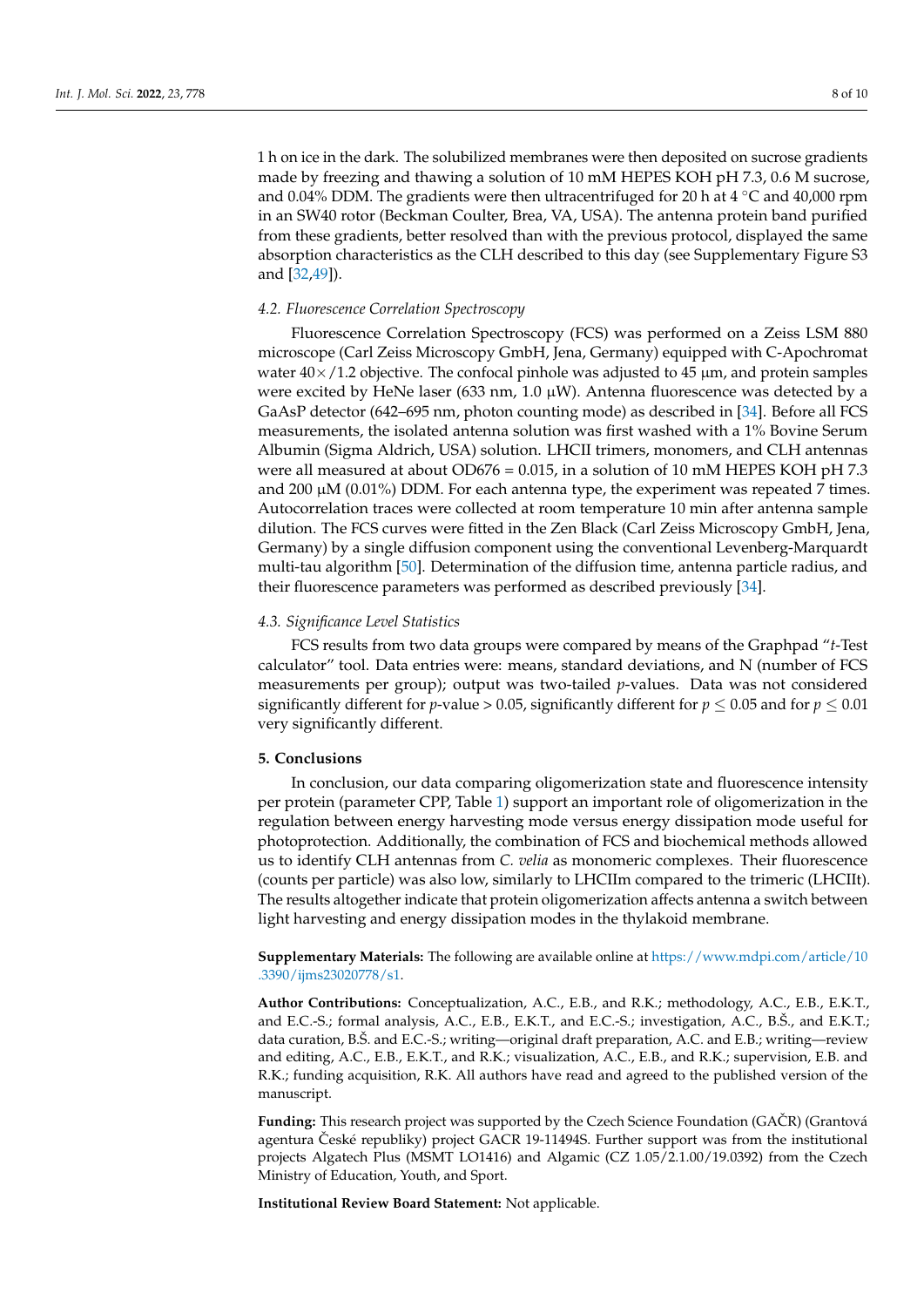**Informed Consent Statement:** Not applicable.

**Data Availability Statement:** Not applicable.

**Acknowledgments:** We thank Francesco Saccon for his help with LHCII monomerization protocol.

**Conflicts of Interest:** The authors declare no conflict of interest.

### **References**

- <span id="page-8-0"></span>1. Falkowski, P.G.; Owens, T.G. Light-Shade Adaptation: Two Strategies In Marine Phytoplankton. *Plant. Physiol.* **1980**, *66*, 592–595. [\[CrossRef\]](http://doi.org/10.1104/pp.66.4.592)
- 2. Anderson, J.M.; Andersson, B. The Dynamic Photosynthetic Membrane and Regulation of Solar-Energy Conversion. *Trends Biochem. Sci.* **1988**, *13*, 351–355. [\[CrossRef\]](http://doi.org/10.1016/0968-0004(88)90106-5)
- 3. Bonente, G.; Pippa, S.; Castellano, S.; Bassi, R.; Ballottari, M. Acclimation of *Chlamydomonas reinhardtii* to different growth irradiances. *J. Biol. Chem.* **2012**, *287*, 5833–5847. [\[CrossRef\]](http://doi.org/10.1074/jbc.M111.304279)
- 4. Kouril, R.; Dekker, J.P.; Boekema, E.J. Supramolecular organization of photosystem II in green plants. *Biochim. Biophys. Acta* **2012**, *1817*, 2–12. [\[CrossRef\]](http://doi.org/10.1016/j.bbabio.2011.05.024) [\[PubMed\]](http://www.ncbi.nlm.nih.gov/pubmed/21723248)
- <span id="page-8-17"></span>5. Kotabova, E.; Jaresova, J.; Kana, R.; Sobotka, R.; Bina, D.; Prasil, O. Novel type of red-shifted chlorophyll a antenna complex from *Chromera velia*. I. Physiological relevance and functional connection to photosystems. *Biochim. Biophys. Acta* **2014**, *1837*, 734–743. [\[CrossRef\]](http://doi.org/10.1016/j.bbabio.2014.01.012) [\[PubMed\]](http://www.ncbi.nlm.nih.gov/pubmed/24480388)
- <span id="page-8-1"></span>6. Belgio, E.; Trskova, E.; Kotabova, E.; Ewe, D.; Prasil, O.; Kana, R. High light acclimation of *Chromera velia* points to photoprotective NPQ. *Photosynth. Res.* **2018**, *135*, 263–274. [\[CrossRef\]](http://doi.org/10.1007/s11120-017-0385-8) [\[PubMed\]](http://www.ncbi.nlm.nih.gov/pubmed/28405863)
- <span id="page-8-2"></span>7. Ruban, A.V. Light harvesting control in plants. *FEBS Lett.* **2018**, *592*, 3030–3039. [\[CrossRef\]](http://doi.org/10.1002/1873-3468.13111)
- <span id="page-8-3"></span>8. Pinnola, A. The rise and fall of Light-Harvesting Complex Stress-Related proteins as photoprotection agents during evolution. *J. Exp. Bot.* **2019**, *70*, 5527–5535. [\[CrossRef\]](http://doi.org/10.1093/jxb/erz317)
- <span id="page-8-4"></span>9. Su, X.; Ma, J.; Wei, X.; Cao, P.; Zhu, D.; Chang, W.; Liu, Z.; Zhang, X.; Li, M. Structure and assembly mechanism of plant C2S2M2-type PSII-LHCII supercomplex. *Science* **2017**, *357*, 815–820. [\[CrossRef\]](http://doi.org/10.1126/science.aan0327)
- <span id="page-8-16"></span>10. Nagao, R.; Kato, K.; Suzuki, T.; Ifuku, K.; Uchiyama, I.; Kashino, Y.; Dohmae, N.; Akimoto, S.; Shen, J.R.; Miyazaki, N.; et al. Structural basis for energy harvesting and dissipation in a diatom PSII-FCPII supercomplex. *Nat. Plants* **2019**, *5*, 890–901. [\[CrossRef\]](http://doi.org/10.1038/s41477-019-0477-x)
- <span id="page-8-18"></span>11. Pi, X.; Zhao, S.; Wang, W.; Liu, D.; Xu, C.; Han, G.; Kuang, T.; Sui, S.F.; Shen, J.R. The pigment-protein network of a diatom photosystem II-light-harvesting antenna supercomplex. *Science* **2019**, *365*. [\[CrossRef\]](http://doi.org/10.1126/science.aax4406)
- <span id="page-8-5"></span>12. Arshad, R.; Calvaruso, C.; Boekema, E.J.; Buchel, C.; Kouril, R. Revealing the architecture of the photosynthetic apparatus in the diatom *Thalassiosira pseudonana*. *Plant. Physiol.* **2021**. [\[CrossRef\]](http://doi.org/10.1093/plphys/kiab208)
- <span id="page-8-6"></span>13. Wentworth, M.; Ruban, A.V.; Horton, P. The functional significance of the monomeric and trimeric states of the photosystem II light harvesting complexes. *Biochemistry* **2004**, *43*, 501–509. [\[CrossRef\]](http://doi.org/10.1021/bi034975i)
- <span id="page-8-7"></span>14. Janik, E.; Bednarska, J.; Zubik, M.; Sowinski, K.; Luchowski, R.; Grudzinski, W.; Gruszecki, W.I. Is It Beneficial for the Major Photosynthetic Antenna Complex of Plants To Form Trimers? *J. Phys. Chem. B* **2015**, *119*, 8501–8508. [\[CrossRef\]](http://doi.org/10.1021/acs.jpcb.5b04005) [\[PubMed\]](http://www.ncbi.nlm.nih.gov/pubmed/26085037)
- <span id="page-8-8"></span>15. Ruban, A.V.; Young, A.J.; Horton, P. Dynamic properties of the minor chlorophyll a/b binding proteins of photosystem II, an in vitro model for photoprotective energy dissipation in the photosynthetic membrane of green plants. *Biochemistry* **1996**, *35*, 674–678. [\[CrossRef\]](http://doi.org/10.1021/bi9524878) [\[PubMed\]](http://www.ncbi.nlm.nih.gov/pubmed/8547246)
- <span id="page-8-9"></span>16. Garab, G.; Cseh, Z.; Kovacs, L.; Rajagopal, S.; Varkonyi, Z.; Wentworth, M.; Mustardy, L.; Der, A.; Ruban, A.V.; Papp, E.; et al. Light-induced trimer to monomer transition in the main light-harvesting antenna complex of plants: Thermo-optic mechanism. *Biochemistry* **2002**, *41*, 15121–15129. [\[CrossRef\]](http://doi.org/10.1021/bi026157g) [\[PubMed\]](http://www.ncbi.nlm.nih.gov/pubmed/12484748)
- <span id="page-8-10"></span>17. Janik, E.; Bednarska, J.; Sowinski, K.; Luchowski, R.; Zubik, M.; Grudzinski, W.; Gruszecki, W.I. Light-induced formation of dimeric LHCII. *Photosynth. Res.* **2017**, *132*, 265–276. [\[CrossRef\]](http://doi.org/10.1007/s11120-017-0387-6) [\[PubMed\]](http://www.ncbi.nlm.nih.gov/pubmed/28425025)
- <span id="page-8-11"></span>18. Kirchhoff, H.; Haase, W.; Wegner, S.; Danielsson, R.; Ackermann, R.; Albertsson, P.A. Low-light-induced formation of semicrystalline photosystem II arrays in higher plant chloroplasts. *Biochemistry* **2007**, *46*, 11169–11176. [\[CrossRef\]](http://doi.org/10.1021/bi700748y)
- <span id="page-8-12"></span>19. Caffrey, M. Membrane protein crystallization. *J. Struct. Biol.* **2003**, *142*, 108–132. [\[CrossRef\]](http://doi.org/10.1016/S1047-8477(03)00043-1)
- <span id="page-8-13"></span>20. Buchel, C. Fucoxanthin-chlorophyll proteins in diatoms: 18 and 19 kDa subunits assemble into different oligomeric states. *Biochemistry* **2003**, *42*, 13027–13034. [\[CrossRef\]](http://doi.org/10.1021/bi0349468)
- <span id="page-8-14"></span>21. Bina, D.; Gardian, Z.; Herbstova, M.; Kotabova, E.; Konik, P.; Litvin, R.; Prasil, O.; Tichy, J.; Vacha, F. Novel type of red-shifted chlorophyll a antenna complex from *Chromera velia*: II. Biochemistry and spectroscopy. *Biochim. Biophys. Acta* **2014**, *1837*, 802–810. [\[CrossRef\]](http://doi.org/10.1016/j.bbabio.2014.01.011) [\[PubMed\]](http://www.ncbi.nlm.nih.gov/pubmed/24486443)
- <span id="page-8-15"></span>22. Wei, X.; Su, X.; Cao, P.; Liu, X.; Chang, W.; Li, M.; Zhang, X.; Liu, Z. Structure of spinach photosystem II-LHCII supercomplex at 3.2 A resolution. *Nature* **2016**, *534*, 69–74. [\[CrossRef\]](http://doi.org/10.1038/nature18020)
- 23. Van Bezouwen, L.S.; Caffarri, S.; Kale, R.S.; Kouril, R.; Thunnissen, A.W.H.; Oostergetel, G.T.; Boekema, E.J. Subunit and chlorophyll organization of the plant photosystem II supercomplex. *Nat. Plants* **2017**, *3*, 17080. [\[CrossRef\]](http://doi.org/10.1038/nplants.2017.80) [\[PubMed\]](http://www.ncbi.nlm.nih.gov/pubmed/28604725)
- 24. Pi, X.; Tian, L.; Dai, H.E.; Qin, X.; Cheng, L.; Kuang, T.; Sui, S.F.; Shen, J.R. Unique organization of photosystem I-light-harvesting supercomplex revealed by cryo-EM from a red alga. *Proc. Natl. Acad. Sci. USA* **2018**, *115*, 4423–4428. [\[CrossRef\]](http://doi.org/10.1073/pnas.1722482115)